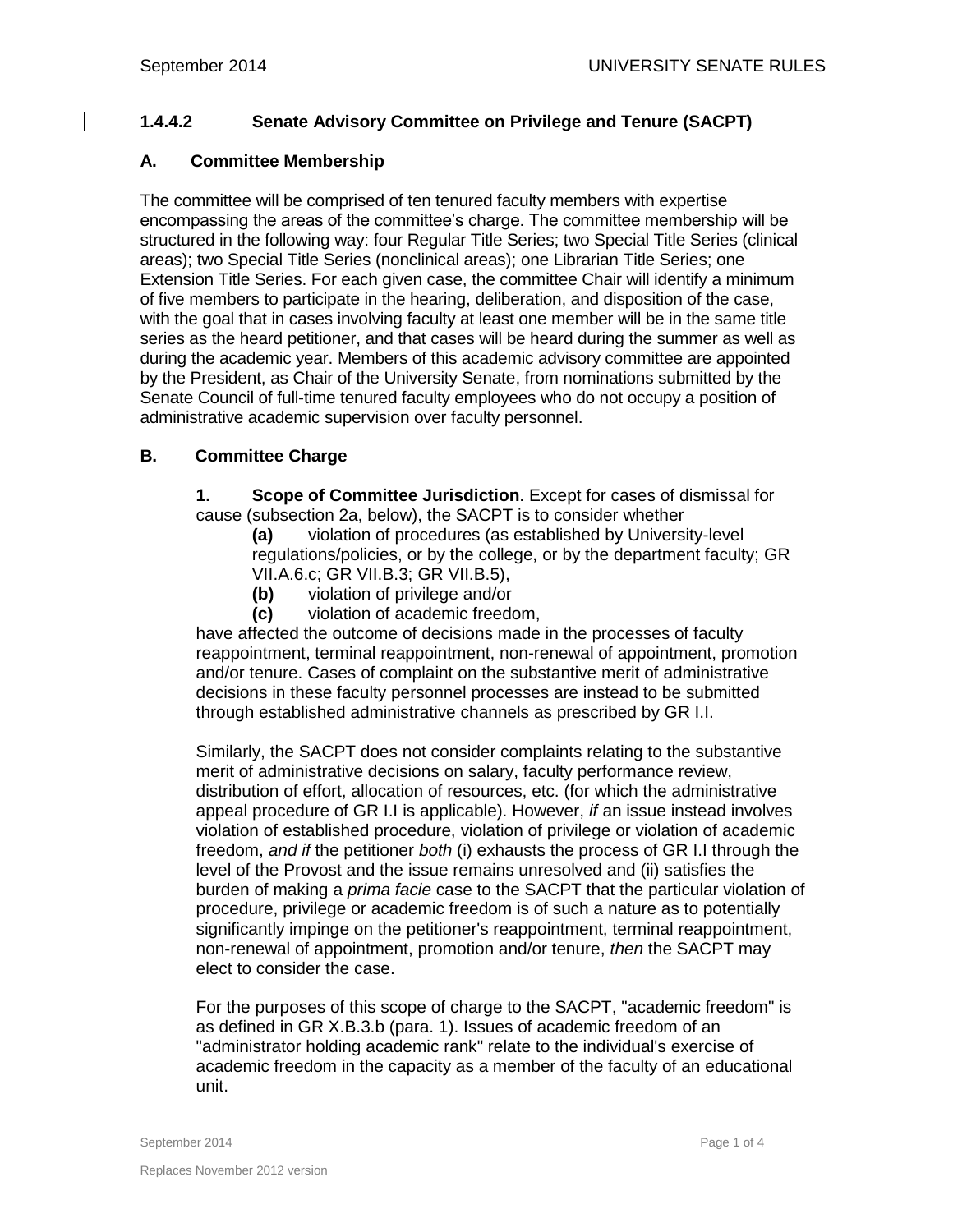**2. Specific Areas of Committee Charge.** The Committee is charged with giving consideration to the following matters as referred to it by the President, by any University faculty employee, or by certain University staff employees of educational units in particular situations.

**(a)** Considerations of dismissal from employment (GR X.B.1.e) that involve:

> **i.** cases of appointment termination for cause of a tenured conduct (KRS 164.230);

**ii.** cases of dismissal of a employee for cause during a limited appointment**,** arising from allegation of incompetency, neglect of or refusal to perform his/her duty, or for immoral conduct (KRS 164.230; GR X.B.1.e);

**iii.** cases of termination of a tenure appointment or the dismissal of a person prior to expiration of a non-tenure appointment, because of a financial emergency (GR X.B.1.e);

As prescribed by GR X.B.1.e.ii, the SACPT shall make an informal investigation. The petitioner an opportunity to be heard by the SACPT, for the purpose of attempting to effect a resolution mutually agreeable to the President and the faculty employee. In the case that such a resolution is not obtained, the SACPT shall recommend to the President whether, in its opinion, dismissal proceedings should be undertaken. The subsequent disposition of the matter by the President shall be as prescribed in GR X.B.1.e.

**(b)** Considerations of certain cases of allegation of violation of academic freedom or insufficient notice of non-renewal that involve:

> **i.** cases of allegation by a faculty member on a non-tenure appointment that a decision for non-reappointment violates his or her academic freedom as a faculty member (GR X.B.1.f);

**ii.** cases of allegation by a University administrator holding academic rank, or by a postdoctoral scholar, postdoctoral fellow, resident, clinical fellow, teaching assistant, or research assistant that a decision to terminate his or her appointment to his or her administrative post, or not to reappoint him or her, violates his or her academic freedom (GR X.B.1.h; GR X.D; AR 5:4; AR 5.5);

**iii.** cases of non-renewal of a faculty employee's probationary appointment with less advance notice than specified by the *Governing Regulations* (GR X.B.1.d);

As prescribed by GR X.B.1.e, when the petitioner lodges his/her complaint in writing to the Chair of the SACPT, the SACPT shall make an informal investigation, including affording the petitioner an opportunity to be heard by the SACPT, for the purpose of attempting to effect a resolution mutually agreeable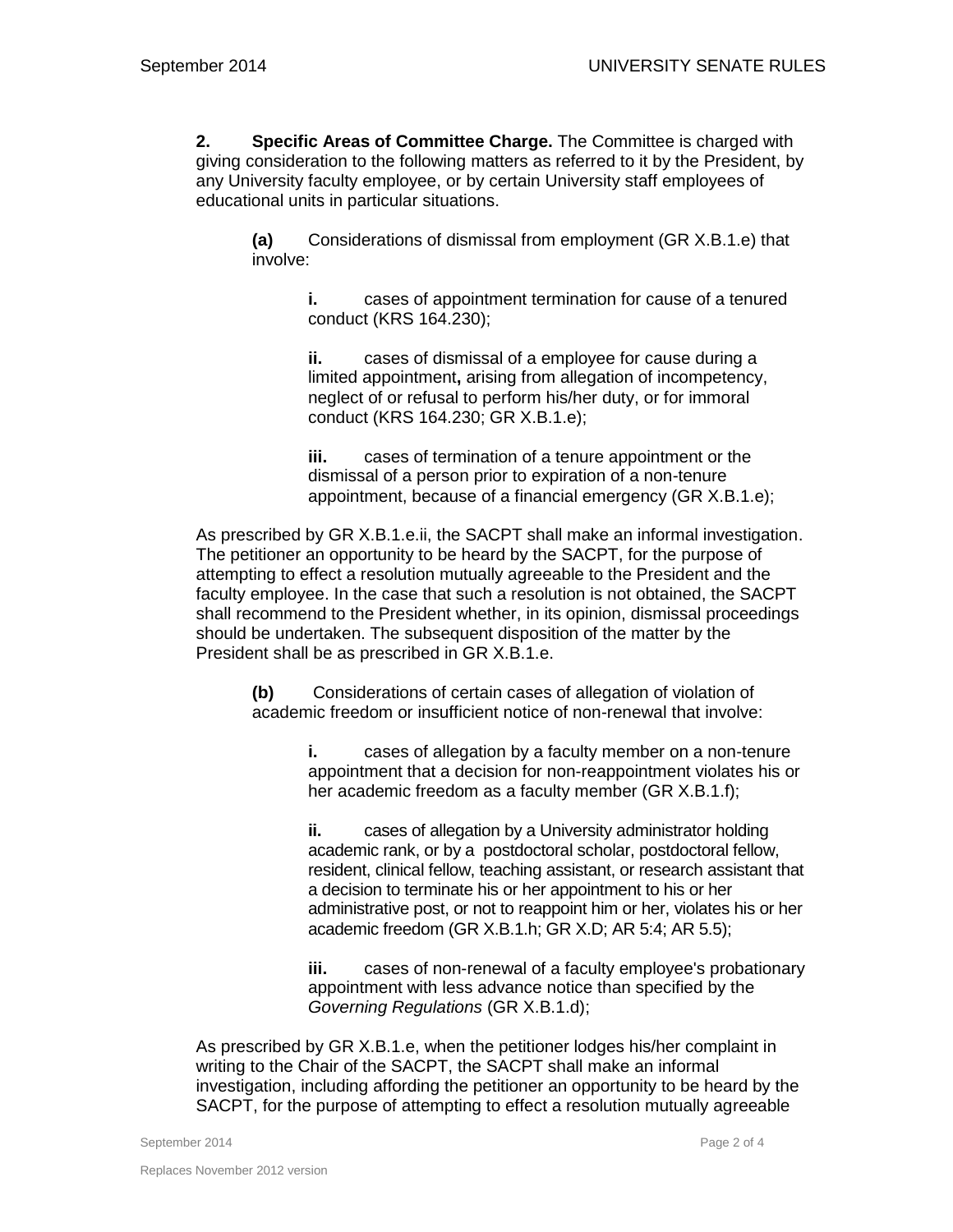to the President and the petitioner. In the case that such a resolution is not obtained, the SACPT shall recommend to the President whether, in its opinion, the termination or nonreappointment decision should be sustained. The subsequent disposition of the matter by the President shall be as prescribed in GR X.B.1.e.

**(c)** Consideration of allegations of violation of established procedure, academic privilege and/or academic freedom that involve**:**

> **i.** a faculty employee's terminal reappointment, promotion and/or tenure (AR 2:1)

**ii.** cases of allegation by a faculty member on a non-tenured appointment that a decision for non-reappointment violates either GR I.D.2.a or GR X.A.1 dealing with certain discriminatory practices.

The petitioner must submit to the Chair of the SACPT a letter initiating the appeal within 60 days, and the appeal and supporting documentation within 75 days, after written notification by the dean of a final decision of nonrenewal, terminal reappointment or disapproval of promotion and/or tenure.

The SACPT may extend the 75-day deadline by majority vote.

The function of the committee in all such cases is to first exercise informal vetting processes to attempt to effect a resolution that makes a formal recommendation to the President for action unnecessary. In cases where such an informal resolution is not obtained, the committee will exercise formal processes of investigation, including affording to the petitioner an opportunity to appear before the SACPT. With copy to the petitioner, the SACPT will submit to the President its analysis of the alleged violations and will recommend to the President what commensurate remedial action, if any, ought to be taken. The President, or upon the President's delegation the Provost, shall notify the petitioning faculty employee and the SACPT in writing of the decision.

**3. Interpretation of Policies**. The SACPT may, upon request, advise individual faculty members, the President, the Provost or educational unit chief administrative officers on the interpretation of University regulations on faculty appointment, reappointment, promotion, tenure, privilege and academic freedom, with copies of the interpretation being sent to the University Senate Council, the President, the Provost and as applicable, the chair of the department, and the dean.

**4. Issues of Privilege as Scholars**. The SACPT also may consider allegations by faculty members who believe that their privilege as scholars has been abridged or abused. Faculty members should address statements to the chair of the SACPT setting forth in detail the reasons why they believe their privilege has been abridged or abused. The SACPT will review the statement and determine whether conditions warrant further investigation. Upon investigation the SACPT will make recommendations to the faculty member and